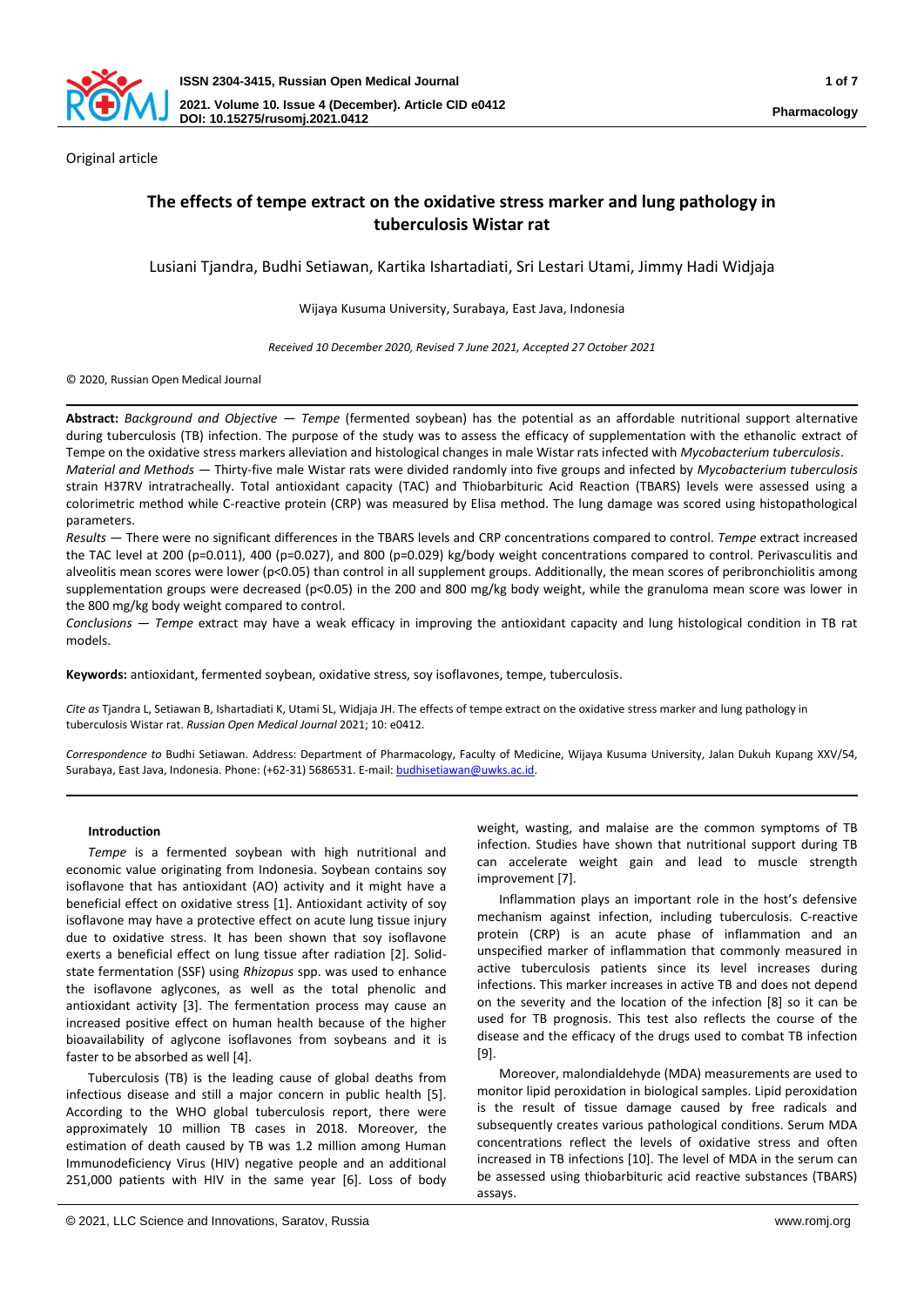

During TB infection, oxidative stress can be prominent and cause the evident histological damage to the lung. Macrophages come in contact with bacteria and generate a large number of reactive oxygen species (ROS). If there is an imbalanced redox mechanism, these ROS can induce lipid peroxidation and eventually result in DNA damage [11]. It has been shown that the pathological response in the lung positively correlates with the TB bacterial load [12].

Previous studies on rats have shown the beneficial effects of soy isoflavones on antioxidant status in several conditions. [13] described that the supplementation of genistein, soy protein isolates from *tempe*, increase the MDA and TAC, and decrease the CRP in diabetic rats induced by streptozotocin (STZ). Oral administration of soy isoflavones for 21 days to gamma-ray irradiated male Wistar rats had a positive effect on the activity of TAC, MDA, and CRP in the liver and erythrocytes when compared to animals without soy isoflavone administration [14]. Additionally, a high soy isoflavone diet was able to reduce the level of nitric oxide and MDA as well as increase the TAC in ovariectomized rats [15].

There are a few reports about the efficacy of *tempe* extracts on the tuberculosis infection up to date. The data about the antioxidant effect of soy isoflavone to lung histopathology in the TB animal model is also limited. Considering the potential for the positive influence of soy isoflavones in *tempe* supplementation, this study aims to analyze whether the supplementation of ethanolic extract of *tempe* has a positive effect on oxidative stress biomarkers and lung histological condition of male Wistar rats infected by *Mycobacterium tuberculosis*.

## **Material and Methods**

# *Reagents and chemicals*

Soybeans (*Glycine max* L. Merr var. Grobogan) were obtained from a research institute for various beans and tubers in Malang, East Java, Indonesia. The *tempe* starter, containing *Rhizopus oligosporus* and rice flour for the SSF, was purchased from a local market in Surabaya, Indonesia. The brand name of the *tempe* starter was RaprimaTM and it was produced by Aneka Fermentasi Industri (AFI), Bandung, Indonesia.

## *Preparation of tempe samples*

The *tempe* sample was prepared using a method in which the soybeans were boiled twice before fermentation. Concisely, 500 g of yellow soybeans were boiled in 100ºC pre-heated tap water for 30 minutes. After that, the water used for boiling was discarded and the wet method was used to peel the boiled soybeans. Dehulling was performed by hand to rub the hulls from the cotyledons until nearly 90% of the separated skins were removed from the water. The hulls floating on the top of the water were removed as the water was drained. Then, the soybean seeds were soaked overnight for 12 hours in fresh tap water, with the water level was maintained at 5 cm over the beans, at room *tempe*rature (27–30ºC). The second boiling was carried out in pre-heated fresh tap water at 100ºC for 30 minutes. After removing the water, the soybeans were spread homogeneously on a flat surface to allow them to cool to room *tempe*rature. The cool down step was done 30 minutes before the soybeans were inoculated with the starter. One gram of a commercial *tempe* starter (RaprimaTM), which contained *R. oligosporus*, was added and stirred gently to

inoculate the soybeans uniformly. After 20 minutes of stirring, the inoculated soybeans were then transferred into sealed plastic bags that had been perforated with a toothpick. They were placed in a room at a lukewarm *tempe*rature (28±2°C) for 48 hours. After the incubation period, the *tempe* was kept at -10ºC until the next preparation.

# *Uncooked tempe extraction*

Extraction was performed based on the method by Xu and Chang [16]. *Tempe* samples were dried at a *tempe*rature of 40– 45°C for 24 hours. The dried *tempe* was crushed until it became powder (60 mesh). *Tempe* powder (0.5 g) and 70% ethanol were stirred using a vortex and then stored in a dark room for 24 hours to preserve its light-sensitive bioactive compounds. The filtrate was separated using centrifugation (3000 rpm), then filtered. After the first filtrate was obtained, its residue was added to 5 mL of 70% ethanol again, and then the previous process was repeated. The first and the second filtrate were mixed and then evaporated by a rotary evaporator at 60°C.

# *Total polyphenol content and total flavonoid analyses*

Total polyphenol content (TPC) was determined using Folin Ciocalteu's method [17]. As much as 0.1 mL of extract and 0.5 mL of Folin Ciocalteu's reagent were mixed with pure H2O (1:1) in a tube, vortexed, and allowed to stand for 8 mins. Then, 4.5 mL of 2% sodium carbonate solution was added, vortexed, and incubated in a dark room for 1 hour at room *tempe*rature. The absorbance of the resulting blue complex was measured at 770 nm using a spectrophotometer (Genesys 20, Thermo Fisher scientific spectrophotometer). Methanol was used as the blank and catechin was used as the standard.

About 1 g of the sample was treated in a 100 mL round-bottom flask with 1.0 mL of hexamethylenetetramine 0.5% (w/v), 20.0 mL of acetone, and 2.0 mL of hydrochloric acid. The mixture was refluxed on a water bath for 2 hours and filtered through small cotton wool into a 100 mL flask. The filter was washed twice with 20.0 mL of acetone and the washings were refluxed for 10 minutes. When the solutions were cooled down, they were filtered and made up to 100 mL with acetone. Twenty mL of this solution was transferred into a separating funnel and extracted with 15.0 mL of ethyl acetate. The extraction was repeated three times, using 10.0 mL of ethyl acetate each time, and the combined organic phases were washed twice with 50 mL of water and made up to 50 mL with ethyl acetate. A volume of 2.0 mL of AlCl3 2% (w/v) in ethanol was added to 10.0 mL of SS and the solution was made up to 25.0 mL with a methanolic solution of acetic acid 0.5% (v/v) (Probe Solution, PS). At the same time, 10.0 mL of SS were made up to 25.0 mL with methanol/acetic acid solution (Contrast Solution, CS).

# *DPPH assay*

The antioxidant activity of the *tempe* ethanol extract was measured with the 2,2-diphenyl-1-picrylhydrazyl (DPPH) method with slight modifications. Briefly, 3.8 mL of ethanol DPPH solution was freshly prepared and mixed with 0.2 mL of *tempe* extract in a test tube. As a blank, 70% ethanol (0.2 mL) was used and mixed with 3.8 mL of ethanol DPPH. The test tube was then incubated in the dark for 30 minutes at room *tempe*rature. The final absorbance was then measured by using a spectrophotometer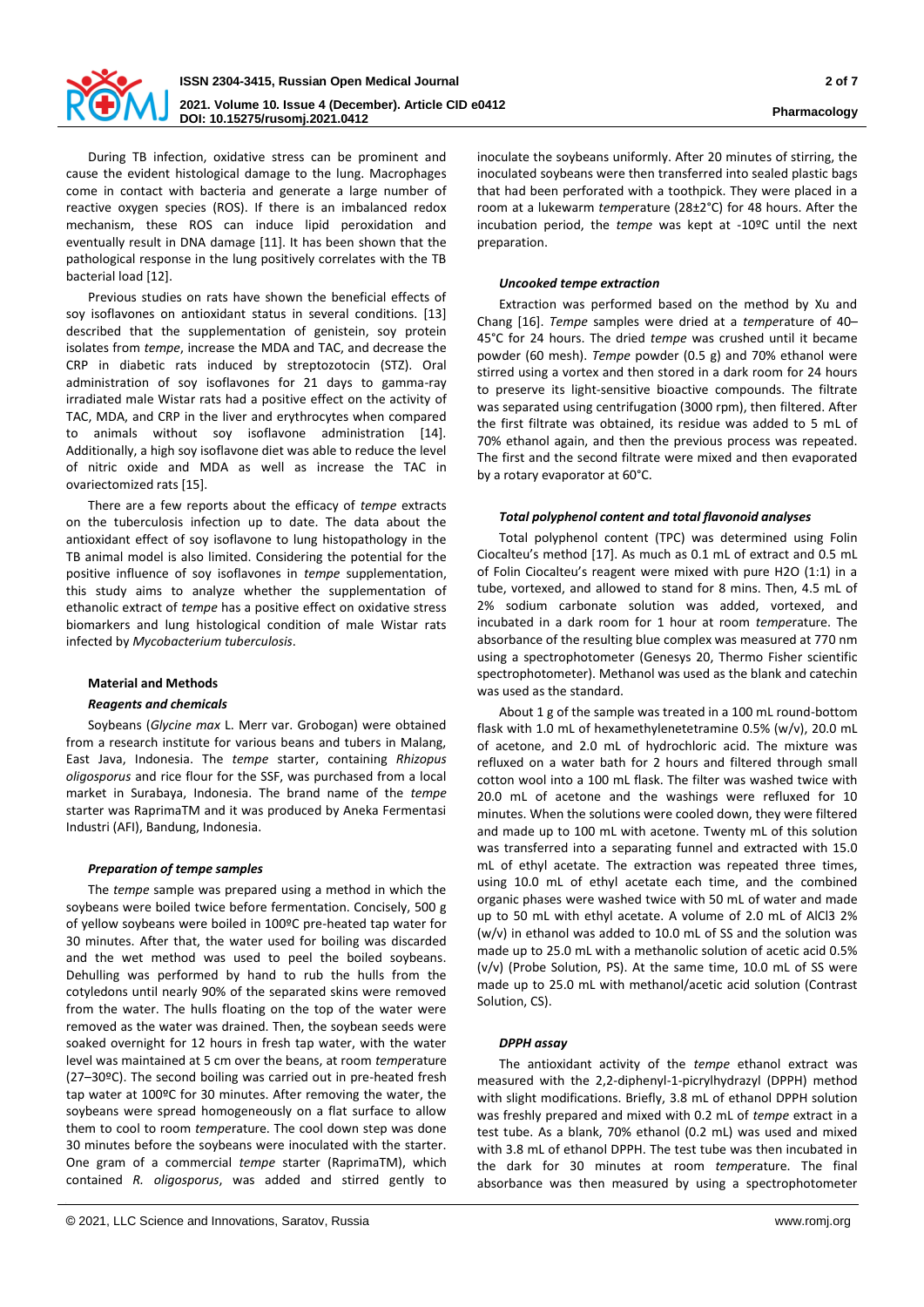

(Genesys 20, Thermo Fisher scientific spectrophotometer) at 517 nm against the blank. The percentage of radicals' inhibition was calculated using the following formula:

{1- (absorbance of the sample/absorbance of the control)} (1)

# *Tempe extracts administration to TB animal model*

Albino male Wistar rats, weighing between 150–200 g, were infected with 50 µL of the solution containing 108/mL of *Mycobacterium tuberculosis* strain H37RV through the trachea. *Mycobacterium tuberculosis* bacteria were taken from the stock grown in Lowenstein-Jensen (LJ) media for 2–3 weeks. Thirty-five rats were infected with *Mycobacterium tuberculosis* intratracheally and then divided randomly into five groups. Randomization was done using www.randomizer.org to get the random numbers. The extract administration was done orally since this study was designed to find the positive effect of food-based supplementation. Additionally, a previous study has administered per oral by doses ranging from 200 mg/kg BW to 1000 mg/kg BW nutrient-enriched soybean *tempe* to mice [18]. Therefore, the first, second, and third groups received the *tempe* ethanol extract via oral gavage with a dose of 200 mg/kg BW, 400 mg/kg BW, and 800 mg/kg BW; the fourth and the fifth groups served as negative controls (CMC-Na), and another group to be sacrificed for infection confirmation under general anesthesia. The supplementation was carried out on the 30th day following the infection and given for 14 days. It is commonly accepted that the TB incubation period is between two to twelve weeks and effective treatment using TB chemotherapy may significantly decrease the infections within two weeks.

At the end of the 6th week, the sample collection was conducted for all the rats as a similar study had described [19]. Rats were anesthetized during the blood and tissue sample collection. An appropriate needle was used to withdraw the blood sample from a ventricle of the heart after a thoracotomy procedure. Then, the lung tissues were taken for further histopathological analyses.

## *Lung tissue pathology analysis*

The lung tissue damage was assessed based on the Dorman score and conducted by a professional pathologist. The histopathological parameters of peribronchiolitis, perivasculitis, alveolitis, and granuloma formation were each semi-quantitatively scored as absent, minimal, slight, moderate, marked, or strong; noted as 0, 1, 2, 3, 4, and 5, respectively. In this scoring system, the frequency and the severity of the lesions were also incorporated. Granuloma formation was scored by estimating the occupied area of the lung section. For each point, the lungs of seven rats were examined, and the mean score of each of the four histological parameters was calculated. The mean scores of the four parameters mentioned above were added to evaluate the strength of the total pathological response. Thus, the maximum score was 20 [12].

## *Oxidative stress biomarker analyses*

Membrane lipid peroxidation was estimated by the end-point generation of Thiobarbituric acid reactive substances (TBARS) using the Quantichrome TM TBARS Assay Kit (DTBA-100). These substances are mainly malondialdehydes (MDAs) that are formed during the decomposition of lipid peroxidation products. The assay is based on the reaction of TBARS with thiobarbituric acid (TBA) to develop a pink-colored product. The color intensity at 535 nm is directly proportional to the concentration of TBARS in the sample [20].

Rat serum samples were assayed for TAC using the commercially available Total Antioxidant Status (TAS) kit (Quantichrome TM Antioxidant Assay Kit (DTAC-100)). The assay measures the total antioxidant capacity, in which Cu2+ is reduced by an antioxidant to Cu+. The resulting Cu+ forms a specially colored complex with a dye reagent. The color intensity at 570 nm is proportional to TAC in the sample [21].

Serum CRP concentrations were determined in duplicate with the commercially available enzyme-linked immunosorbent assay (ELISA) kit (Bioassay Technology Laboratory). CRP was added to the wells that were pre-coated with CRP monoclonal antibody. After incubation, the unbound biotin-conjugated anti-mouse CRP antibody was added as well to bound the mouse CRP. After incubation, the unbound biotin-conjugated anti-mouse CRP antibody was washed away during the washing step. Streptavidin HRP was added and bound to the biotin-conjugated anti-mouse CRP antibody. After incubation, the unbound Streptavidin HRP has washed away during the washing step. The substrate solution was then added and the developed color was in proportion to the amount of mouse CRP. The reaction was terminated by the addition of an acidic stop solution and the absorbance was measured at 450 nm [22].

# *Statistical analysis*

The results were expressed as means and standard deviations. Each sample, soybean, *tempe*, and their ethanol extract, was measured twice. The Kolmogorov-Smirnov test was used to test whether samples come from a normal distribution or not. The means comparison of more than two groups were analyzed by the univariate analysis of variance (UNIANOVA), followed by the Least Significant Differences (LSD) post hoc test if the samples were normally distributed. Kruskal-Wallis H test (nonparametric test) was applied for the alternative of UNIANOVA if the distribution of the samples was not normal and Mann-Whitney U test was applied in post hoc test. The results of total flavonoids, TAC, TBARS and DPPH were analyzed using UNIANOVA and total polyphenols, lung pathology scores and CRP were assessed by Kruskal-Wallis H test. The cutoff of the statistical significance level was set at p<0.05. The statistical analyses were done through the commercially available Statistical Package for Social Sciences software (IBM Corp. Released 2013. IBM SPSS Statistics for Windows (Version 23.0) Armonk, NY: IBM Corp.).

## **Results**

Total polyphenols and total flavonoid levels in *tempe* extract were found to be higher compared to those in soybeans and uncooked *tempe*. Uncooked *tempe* showed lower total polyphenols and total flavonoids than soybean and *tempe* extract with 67.92 mg GAE/100 g sample and 19.01 mg routine equivalent/100 g sample, respectively. On the other hand, *tempe* extract showed the highest total polyphenols and total flavonoids with 853.00 mg GAE/100 g samples and 34.36 mg routine equivalent/100 g samples, respectively. The results of the DPPH assay showed soybean (20.01%) and uncooked *tempe* (21.70%) were relatively comparable. However, *Tempe* extract (30.72%) was higher than both. Hence, the ethanol extract of *tempe* has the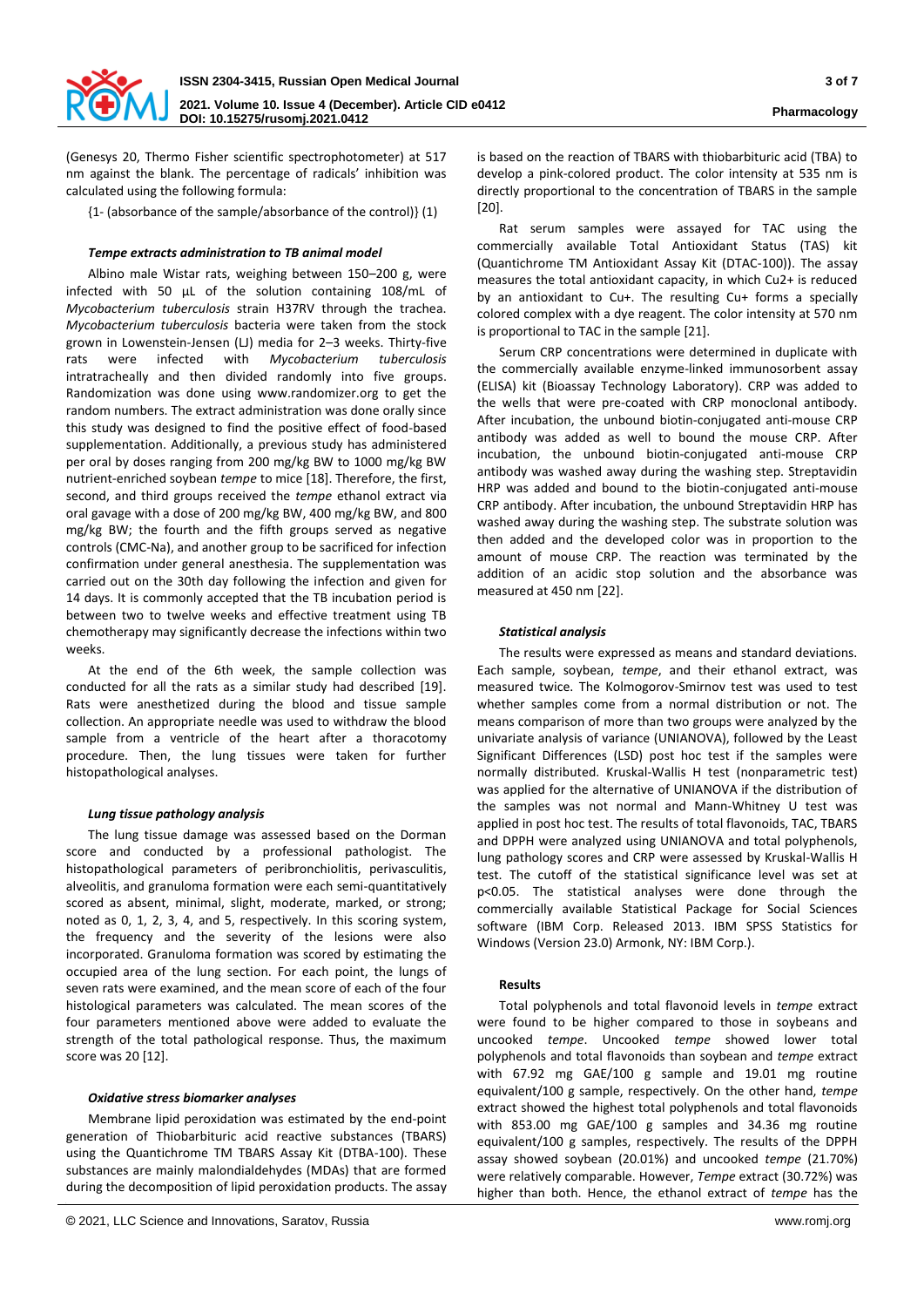

highest result in antioxidant activity among other samples, measured by DPPH assay, in this study (*Figure* 1).

The administration of *tempe* ethanol extract showed a significant increase in TAC compared to controls. The increase was not dose-dependent because there was no difference in TAC levels between each dose (*Table* 1). Significant improvement was obtained by the administration of 200 mg/kg BW (252.54±33.80 µM Trolox Equivalents) compared to the control (197.94±33.43 µM Trolox Equivalents). While the administration of 400 mg/kg BW (244.84±22.94 µM Trolox Equivalents) and 800 mg/kg BW (244.29±52.54 µM Trolox Equivalents) did not differ significantly from 200 mg/kg BW.

Oral administration of *tempe* extract showed no significant change in serum CRP levels compared to controls. *Table* 2 showed that compared to CMC-Na (2.57mg/L), 200 mg/kg BW dose (2.74mg/L), 400 mg/kg BW (2.90 mg/L), and 800 mg/kg BW (2.65mg/L) showed the CRP levels that were not significantly different (p>0.05). TBARS levels in TB models did not show a significant decrease after *tempe* extract administration for 14 days compared to controls. Control CMC-Na (0.90±0.22 TBARS µM MDA equivalents) compared to 200 mg/kg BW (1.04±0.28 TBARS µM MDA equivalents) dose, 400 mg/kg BW (1.16±0.34 µM MDA equivalents), and 800 mg/kg BW (1.09±0.21 µM MDA equivalents) did not show significant differences (p>0.05).



**Figure 1. Antioxidant activity assessed using DPPH assay. Values with different superscript letters (a–c) in the figure are significantly different (***p***<0.05).**



**Figure 2. The histological analysis result of the lung tissue: alveolitis (A), granuloma (B), peribronchiolitis (C), and perivasculitis (D).**

**Table 1. Total polyphenol, total flavonoid, and DPPH assay of soybean, uncooked** *tempe***, and ethanol extract of tempe**

|                | Total polyphenol <sup>†</sup> | Total flavonoid <sup>++</sup>                                                       |
|----------------|-------------------------------|-------------------------------------------------------------------------------------|
| Soybean        | 146.20 <sup>b</sup>           | 22.87 <sup>b</sup>                                                                  |
| Uncooked tempe | $67.92$ <sup>a</sup>          | $19.01^a$                                                                           |
| Tempe extract  | 853.45c                       | $34.36^{\circ}$                                                                     |
|                |                               | Median (n=2). $\dagger$ mg Gallic Acid Equivalents (GAE)/100 g sample; $\dagger$ mg |

routine equivalent/100 g sample. Values with different superscript letters (a–c) in the same row are significantly different (*p*<0.05) based on the Kruskal-Wallis H test (nonparametric).

#### **Table 2. Oxidative stress biomarker analysis results**

|                                                                                          | $CRP$ (mq/L)*                           | TBARS (µM)** <sup>†</sup>    | TAC $(\mu M)$ ****          |  |  |  |
|------------------------------------------------------------------------------------------|-----------------------------------------|------------------------------|-----------------------------|--|--|--|
| Control                                                                                  | $2.57$ (2.51-2.71) ± 0.15 <sup>a</sup>  | $0.90 \pm 0.22$ <sup>a</sup> | 197.94 ± 33.43 <sup>a</sup> |  |  |  |
| 200 mg/kg BW                                                                             | $2.74$ (2.56-2.85) ± 0.16 <sup>a</sup>  | $1.04 \pm 0.27$ <sup>a</sup> | 252.54 ± 33.80 <sup>b</sup> |  |  |  |
| 400 mg/kg BW                                                                             | $2.90(2.51-3.21) \pm 0.37$ <sup>a</sup> | $1.16 \pm 0.34$ <sup>a</sup> | 244.84 ± 22.94 <sup>b</sup> |  |  |  |
| 800 mg/kg BW                                                                             | $2.65$ (2.43-2.86) ± 0.62 <sup>a</sup>  | $1.09 \pm 0.21$ <sup>a</sup> | 244.29 ± 52.54 <sup>b</sup> |  |  |  |
| Median (low quartile-upper quartile) (n=7). ** Mean $\pm$ SD (n=7); <sup>+</sup> MDA     |                                         |                              |                             |  |  |  |
| equivalents; <sup>++</sup> Trolox equivalents. Values with different superscript letters |                                         |                              |                             |  |  |  |
| (a, b) in the same row are significantly different ( $p$ <0.05).                         |                                         |                              |                             |  |  |  |

The lung pathology assessment has shown that all concentrations (200, 400, 800 mg/kg BW) had significant differences in perivasculitis and alveolitis (*Figure* 2). Peribronchiolitis scores in the 400 and 800 mg/kg BW (score=3.00±0.2) were found to be significantly lower than control (3.86±0.38). Moreover, a significantly lower score for granulomas could be found only in 800 mg/kg BW (3.71±0.76) in comparison with the control (score=4.00). Therefore, *tempe* extracts administration resulted in significant changes to lung pathology characteristics, especially on perivasculitis and alveolitis in higher doses of administration (*Table* 3).

# **Discussion**

Phenolic acids and flavonoids are phytochemicals that belong to a structural chemical class of polyphenol. In nature, these compounds are found in fruits, vegetables, cereals, and beverages [23]. Isoflavones are one of the subgroups of flavonoids in soybean. Besides the isoflavones, soybean has several bioactive components, such as saponins, phytic acids, phytosterols, trypsin inhibitors, and other basic nutritive constituents, such as lipids, vitamins, minerals, oligosaccharides, and biologically active peptides [24].

The consumption of soybean as a functional food is widely recognized for its potential health benefits. Soybeans have been found to reduce the effects of menopause, promote heart and bone health, as well as decrease the risk of diabetes [25]. It has been suggested that isoflavones and their metabolites exert their anti-inflammatory properties by modulating the peroxisome proliferator-activated receptors (PPARs) α/γ. They are found to have a down-regulation influence on several pro-inflammatory cytokines, such as TNFα, IL-6, IL-8, IL-1β, or IFN-γ. Additionally, the expression of proteins during the production of inflammatory mediators, like iNOS, COX-2, NFκB, is also decreased [26]. All of these aforementioned chemokines and cytokines are commonly found in the innate response to Mtb infection [27]. A previous study has shown that soy-based food supplementation produced positive effects on liver function thus improving the tolerance of antituberculosis drugs among active TB patients [28].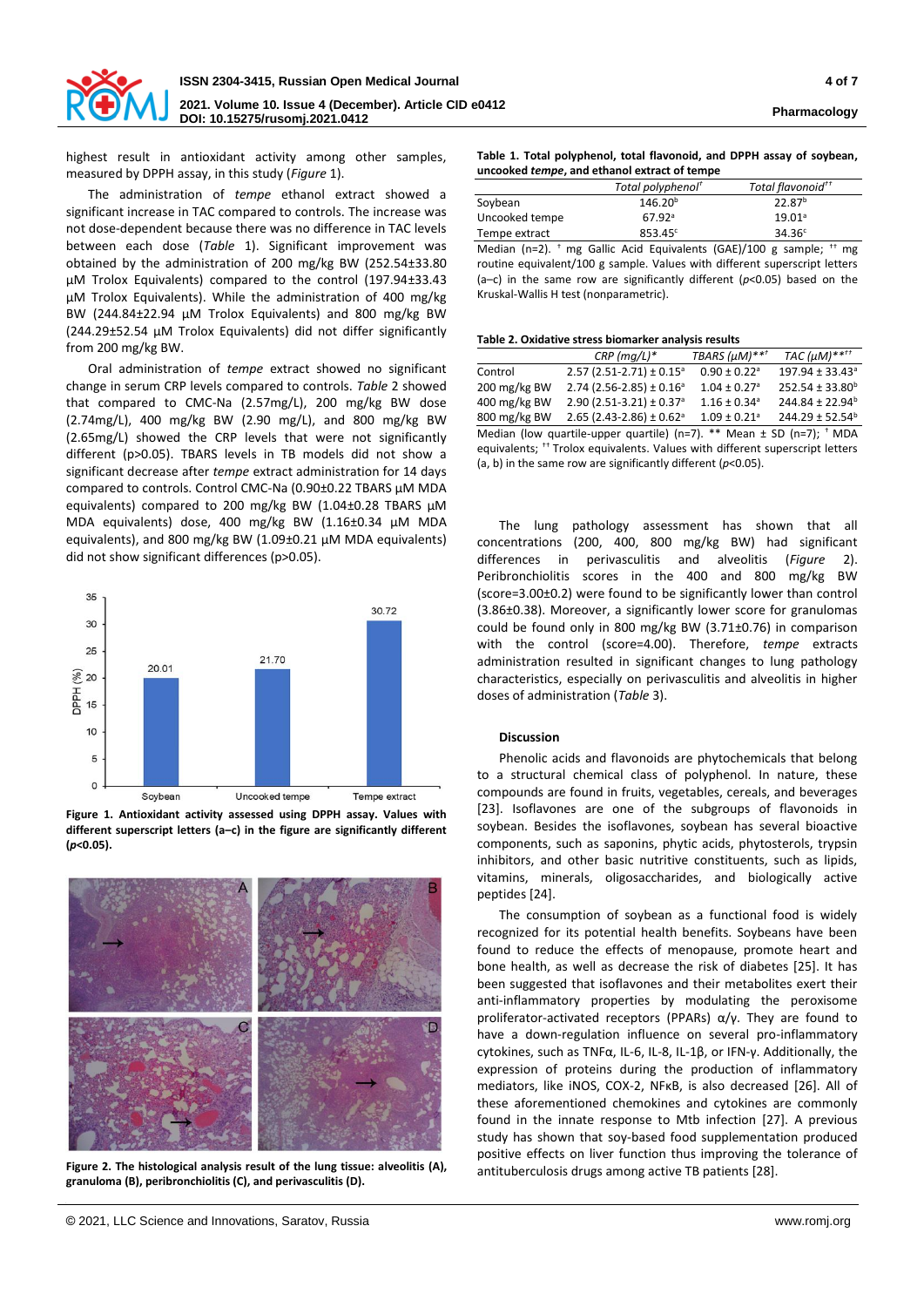

**2021. Volume 10. Issue 4 (December). Article CID e0412 DOI: 10.15275/rusomj.2021.0412 Pharmacology**

| Table 3. Histological damage of lung tissue on scores of Dorman's scale |                                  |                     |                       |                               |  |
|-------------------------------------------------------------------------|----------------------------------|---------------------|-----------------------|-------------------------------|--|
|                                                                         | Perivasculitis*                  | Peribronchiolitis*  | Alveolitis*           | Granuloma*                    |  |
| Control                                                                 | 4.00 $(3.00 - 4.75)^{b}$         | $4.00(3.25-4.00)^a$ | $4.00(3.00-4.00)^a$   | 5.00 $(4.25 - 5.00)^a$        |  |
| 200 mg/kg BW                                                            | 3.00 $(2.00-4.00)$ <sup>ab</sup> | $3.50(3.00-4.00)^a$ | $2.50(1.25-3.00)^a$   | 4.00 $(4.00-5.00)^{a}$        |  |
| 400 mg/kg BW                                                            | 3.00 (2.00-3.75) a               | $3.00(2.25-4.00)^a$ | $3.00(1.25-3.00)^a$   | $5.00(3.00-5.00)^a$           |  |
| 800 mg/kg BW                                                            | 3.00 (2.00-3.00) a               | $3.00(2.00-4.00)^a$ | $3.00(2.00-3.00)^{b}$ | 4.00 (3.00-4.00) <sup>a</sup> |  |

\*Median (low quartile-upper quartile) (n=7). Values with different superscript letters (a, b) in the same row are significantly different (*p*<0.05).

It has been described that a traditional SSF using microorganisms on soybean can increase the level of the aglycone isoflavones, free fatty acids, and bioactive peptides [29-31]. *Tempe* is a traditional soy-based food from Indonesia made by SSF using molds (e.g. *Rhizopus* spp.) as the starter. It is considered as a functional food that has a significant amount of isoflavone as one of its bioactive components [32]. Perhaps, *tempe* can be considered for one of the nutritional alternatives for undernutrition among TB active patients [33]. One of the reasons for this notion might be due to the beneficial health effects of soybean's bioactive compounds, besides its good protein content.

The results have demonstrated that even though the total phenolic and flavonoid in *tempe* extracts has increased, the increment of total phenolic is up to about 3.6 times of soybean. On the other hand, the increase in total flavonoid content is only approximately 1.5 times of soybean. It means the extraction method with 70% ethanol as the solvent might be able to extract more phenolic compounds than the total flavonoid from soy products or food. Furthermore, the DPPH result from the *tempe* extract (30.72%) was higher than both soybean (20.01%) and uncooked *tempe* (21.70%).

Several previous studies support these results. Alcoholic extractions have shown to be better at retaining antioxidant activity in *tempe* compared to other solvents [34]. Pure ethanol and methanol have shown to be favorable for isoflavone extraction. However, 50 wt% aqueous ethanol can be used to obtain high total phenolic content and AO activity extracts [35]. In brown soybean extractions using water and different concentrations (50%, 75%, 95%) of ethanol, the 75% ethanol extract demonstrated higher DPPH antioxidant activity, total phenol, and anthocyanin content [36]. Moreover, 70% of ethanol is recommended for extracting soybean antioxidants due to the high TPC and oxygen radical absorbance capacity (ORAC) results [37]. On the other hand, solvents, such as acetonitrile, are superior to others in extracting isoflavones in soy foods [38]. However, the total phenolic content was only efficiently extracted using water as the solvent [39].

Oxidative stress (OS) arises due to the imbalance between the free ROS and antioxidant mechanisms. There is a higher risk of OS in the lung compared to other organs due to their larger surface area and high blood supply [40,41]. To compensate for this burden, the lung has evolved numerous antioxidant defense mechanisms. There are two distinct groups of antioxidant processes, enzymatic and non-enzymatic systems. Enzymatic antioxidant processes present in the lung, including superoxide dismutase (SOD), glutathione peroxidase, and catalase. Whereas non-enzymatic processes involve ferritin, ascorbic acid, ceruloplasmin, and carotene. Together, these antioxidant mechanisms buffer oxidants and maintain the oxidative balance in the lung [42]. However, it is important to note that such complex antioxidant mechanisms can be overwhelmed if the production of

ROS is greater than the capacity of cells to scavenge it, leading to OS.

In this study, the antioxidant activity of *tempe* extract may be beneficial for the histological damage in lung tissue. The positively impacted lung pathology parameters were perivasculitis, alveolitis, peribronchiolitis, and granuloma. The improvement of TAC biomarkers also exhibited the same pattern. Among TAC, TBARS, and CRP, only TAC biomarkers were lower than the control at 200, 400, and 800 mg/kg BW doses. They showed comparable results at all concentrations. However, this positive effect could be unpredictable since it described the non-dose-dependent characteristics, which implies that it may be caused by other factors as well.

Moreover, this linear pharmacokinetics (lack of dose dependence) makes it challenging to predict its hazard exposure in humans, so it is difficult to assess the appropriate concentration. The deviation from linear, dose-independent to non-linear, dosedependent pharmacokinetics extrapolating the same toxicity from high to low doses [43]. Several factors may influence the pharmacokinetics of xenobiotics, which if left unconsidered, may introduce the uncertainty into the predictions of toxicity following any chemical exposure. One of these factors is the differences of species [44].

On the other hand, the Wistar rat is a valuable model to understand the host-pathogen interactions that result in the control of TB infection and the potential establishment of latent TB. The rat is also a suitable animal model choice for TB drug discovery due to the ease of manipulation, low cost, and wellestablished use in toxicology and pharmacokinetic analyses [45]. In the last century, rats were the most used animal model in biochemical research, but in the previous two decades, its popularity decayed due to the limited ability to perform the reverse genetics in rats.

This in vivo study was not able to show a dose-response relationship of the ethanolic *tempe* extract with our TB animal model. This effect is the first criterion for identifying prospective active substances. The fundamental reason for such criteria is that there is a need for screening the particular compounds at lower doses or therapeutic doses, which should show a direct relationship to the biological response of interest [43]. Moreover, it has been suggested that several studies on antioxidants have failed to note any significant change in disease endpoints. The results of these studies have been interpreted as a setback for the oxidation hypothesis [40,46]. Perhaps it indicates the major misconceptions about the hypothesis and the unjustified outcome expectations. Incorrect selection of the sample population, endpoints that are incompatible with the hypothesis, poor choice of antioxidants, and the lack of inclusion of oxidative stress biochemical markers and vascular response are some of the contributors to the "failure" of these studies [46].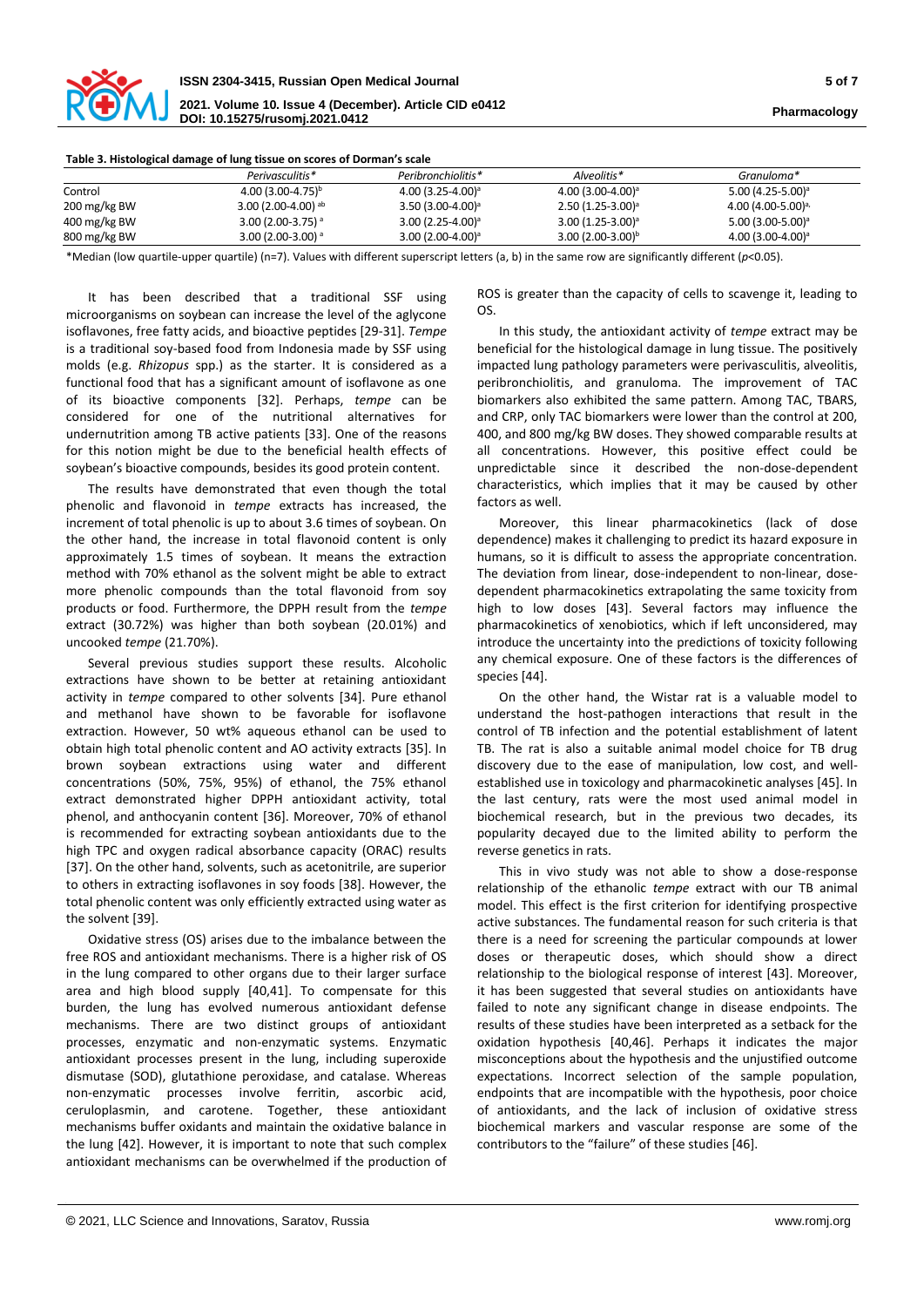

# **Conclusion**

The administration of ethanolic *tempe* extract may result in weak positive influences on the total antioxidant activity and histological lung tissue damage. However, these beneficial effects were not described by a dose-response (non-linear) relationship. Further studies to explore these findings are warranted to clarify the underlying cellular mechanism.

#### **Acknowledgment**

The Directorate General of Higher Education of Indonesia has supported this study through a basic research grant for the university.

#### **Conflict of interest**

The authors reported no potential conflict of interest. The authors alone are responsible for the content and writing of this paper.

#### **Ethical approval**

All procedures performed in studies involving animals were in accordance with the ethical standards of the Medical Faculty of Wijaya Kusuma University, Surabaya at which the studies were conducted with number 13/SLE/FK/UWKS/III/2013 (8 March 2013).

#### **References**

- 1. Bolanho BC, Beleia A. Bioactive compounds and antioxidant potential of soy products. Alim Nutr Araraquara 2012; 22(4): 539-546. [https://www.researchgate.net/publication/284662625\\_Bioactive\\_com](https://www.researchgate.net/publication/284662625_Bioactive_compounds_and_antioxidant_potential_of_soy_products) pounds and antioxidant potential of soy products.
- 2. Hillman GG, Singh-Gupta V, Hoogstra DJ, Abernathy L, Rakowski J, Yunker CK, et al. Differential Effect of Soy Isoflavones in Enhancing High Intensity Radiotherapy and Protecting Lung Tissue in a Pre-Clinical Model of Lung Carcinoma. *Radiother Oncol* 2013; 109(1): 117-125. [https://doi.org/10.1016/j.radonc.2013.08.015.](https://doi.org/10.1016/j.radonc.2013.08.015)
- 3. Cheng KC, Wu JY, Lin JT, Liu WH. Enhancements of isoflavone aglycones, total phenolic content, and antioxidant activity of black soybean by solid-state fermentation with Rhizopus spp. Eur Food Res Tech 2013; 236: 1107-1113. [https://doi.org/10.1007/s00217-013-](https://doi.org/10.1007/s00217-013-1936-7) [1936-7.](https://doi.org/10.1007/s00217-013-1936-7)
- 4. Okabe Y, Shimazu T, Tanimoto H. Higher bioavailability of isoflavones after a single ingestion of aglycone-rich fermented soybeans compared with glucoside-rich non-fermented soybeans in Japanese postmenopausal women. *J Sci Food Agric* 2011; 91(4): 658-663. [https://doi.org/10.1002/jsfa.4228.](https://doi.org/10.1002/jsfa.4228)
- 5. Floyd K, Glaziou P, Zumla A, Raviglione M. The global tuberculosis epidemic and progress in care, prevention, and research: an overview in year 3 of the End TB era. *Lancet Respir Med* 2018; 6(4): 299-314. [https://doi.org/10.1016/s2213-2600\(18\)30057-2.](https://doi.org/10.1016/s2213-2600(18)30057-2)
- 6. World Health Organization (WHO). Global Tuberculosis Report 2019. Geneva, Switzerland: World Health Organization. 2019; 283 p. [https://www.who.int/publications/i/item/global-tuberculosis-report-](https://www.who.int/publications/i/item/global-tuberculosis-report-2019)[2019.](https://www.who.int/publications/i/item/global-tuberculosis-report-2019)
- 7. Grobler L, Nagpal S, Sudarsanam TD, Sinclair D. Nutritional supplements for people being treated for active tuberculosis. *Cochrane Database Systematic Rev* 2016; 2016(6): CD006086. [https://doi.org/10.1002/14651858.cd006086.pub4.](https://doi.org/10.1002/14651858.cd006086.pub4)
- 8. Siddiqi K, Lambert ML, Walley J. Clinical diagnosis of smear-negative pulmonary tuberculosis in low-income countries: the current evidence. *Lancet Infect Dis* 2003; 3(5): 288-296. [https://doi.org/10.1016/s1473-](https://doi.org/10.1016/s1473-3099(03)00609-1) [3099\(03\)00609-1.](https://doi.org/10.1016/s1473-3099(03)00609-1)
- 9. Almirall J, Bolíbar I, Toran P, Pera G, Boquet X, Balanzó X, et al; Community-acquired pneumonia maresme study group. Contribution of C-reactive protein to the diagnosis and assessment of severity of community-acquired pneumonia. Chest 2004; 125(4): 1335-1342. [https://doi.org/10.1378/chest.125.4.1335.](https://doi.org/10.1378/chest.125.4.1335)
- 10. Lamsal M, Gautam N, Bhatta N, Toora BD, Bhattacharya SK, Baral N. Evaluation of lipid peroxidation product, nitrite and antioxidant levels in newly diagnosed and two months follow-up patients with pulmonary tuberculosis. *Southeast Asian J Trop Med Public Health*  2007; 38(4): 695-703. [https://pubmed.ncbi.nlm.nih.gov/17883009.](https://pubmed.ncbi.nlm.nih.gov/17883009)
- 11. Rajopadhye SH, Mukherjee SR, Chowdhary AS, Dandekar SP. Oxidative Stress Markers in Tuberculosis and HIV/TB Co-Infection. *J Clin Diagn Res* 2019; 11(8): BC24-BC28. [https://doi.org/10.7860/jcdr/2017/28478.10473.](https://doi.org/10.7860/jcdr/2017/28478.10473)
- 12. Dormans J, Burger M, Aguilar D, Hernandez-Pando R, Kremer K, Roholl P, et al. Correlation of virulence, lung pathology, bacterial load and delayed type hypersensitivity responses after infection with different Mycobacterium tuberculosis genotypes in a BALB/c mouse model. *Clin Exp Immunol* 2004; 137(3): 460-468. [https://doi.org/10.1111/j.1365-](https://doi.org/10.1111/j.1365-2249.2004.02551.x) [2249.2004.02551.x.](https://doi.org/10.1111/j.1365-2249.2004.02551.x)
- 13. Clemmensen C, Smajilovic S, Smith EP, Woods SC, Bräuner-Osborne H, Seeley RJ, et al. Oral l-Arginine Stimulates GLP-1 Secretion to Improve Glucose Tolerance in Male Mice. *Endocrinology* 2013; 154(11): 3978- 3983[. https://doi.org/10.1210/en.2013-1529.](https://doi.org/10.1210/en.2013-1529)
- 14. Dixit AK, Bhatnagar D, Kumar V, Chawla D, Fakhruddin K, Bhatnagar D. Antioxidant potential and radioprotective effect of soy isoflavone against gamma irradiation induced oxidative stress. *Journal of Functional Foods* 2012; 4(1): 197-206. [https://doi.org/10.1016/j.jff.2011.10.005.](https://doi.org/10.1016/j.jff.2011.10.005)
- 15. Abdelrazek HMA, Mahmoud MMA, Tag HM, Greish SM, Eltamany DA, Soliman MTA. Soy Isoflavones Ameliorate Metabolic and Immunological Alterations of Ovariectomy in Female Wistar Rats: Antioxidant and Estrogen Sparing Potential. *Oxid Med Cell Longev* 2019; 5713606[. https://doi.org/10.1155/2019/5713606.](https://doi.org/10.1155/2019/5713606)
- 16. Xu BJ, Chang SK. A comparative study on phenolic profiles and antioxidant activities of legumes as affected by extraction solvents*. J Foof Sci* 2007; 72(2): S159-S166. [https://doi.org/10.1111/j.1750-](https://doi.org/10.1111/j.1750-3841.2006.00260.x) [3841.2006.00260.x.](https://doi.org/10.1111/j.1750-3841.2006.00260.x)
- 17. Ainsworth EA, Gillespie KM. Estimation of total phenolic content and other oxidation substrates in plant tissues using Folin–Ciocalteu reagent. *Nature protocols* 2007; 2(4): 875-877. [https://doi.org/10.1038/nprot.2007.102.](https://doi.org/10.1038/nprot.2007.102)
- 18. Mohd Yusof H, Ali NM, Yeap SK, Ho WY, Beh BK, Koh SP, et al. Hepatoprotective effect of fermented soybean (nutrient enriched soybean tempeh) against alcohol-induced liver damage in mice. *Evid Based Complement Alternat Med* 2013; 2013: 274274. [https://doi.org/10.1155/2013/274274.](https://doi.org/10.1155/2013/274274)
- 19. Mustika A, Agil M, Sudjarwo S, Mertaniasih NM. Extract ethanol of Centella asiatica reduce expression of Mycobacterium tuberculosis antigen on alveolar macrophage from rats lung tssue infected with Mycobacterium tuberculosis. *Pathology* 2016; 48(S1): S144. [https://doi.org/10.1016/j.pathol.2015.12.392.](https://doi.org/10.1016/j.pathol.2015.12.392)
- 20. Ohkawa H, Ohishi N, Yagi K. Assay for lipid peroxides in animal tissues by thiobarbituric acid reaction. *Anal Biochem* 1979; 95(2): 351-358. [https://doi.org/10.1016/0003-2697\(79\)90738-3.](https://doi.org/10.1016/0003-2697(79)90738-3)
- 21. Cao G, Alessio HM, Cutler RG. Oxygen-radical absorbance capacity assay for antioxidants. *Free Radic Biol Med* 1993; 14(3): 303-311. [https://doi.org/10.1016/0891-5849\(93\)90027-r.](https://doi.org/10.1016/0891-5849(93)90027-r)
- 22. Manafe DRT, Agustiningsih D, Prasetyastuti. Effects of quercetin on the nicotine-induced oxidative status in male Wistar rats: study on creactive protein (CRP) and malondialdehyde (MDA) concentrations. *J Med Sci* 2016; 48(2): 81-88. [http://doi.org/10.19106/JMedSci004802201602.](http://doi.org/10.19106/JMedSci004802201602)
- 23. Pandey KB, Rizvi SI. Plant polyphenols as dietary antioxidants in human health and disease. *Oxid Med Cell Longev* 2009; 2(5): 270-278. [https://doi.org/10.4161/oxim.2.5.9498.](https://doi.org/10.4161/oxim.2.5.9498)
- 24. Isanga J, Zhang GN. Soybean Bioactive Components and their Implications to Health – A Review. *Food Reviews International* 2008; 24(2): 252-276[. https://doi.org/10.1080/87559120801926351.](https://doi.org/10.1080/87559120801926351)